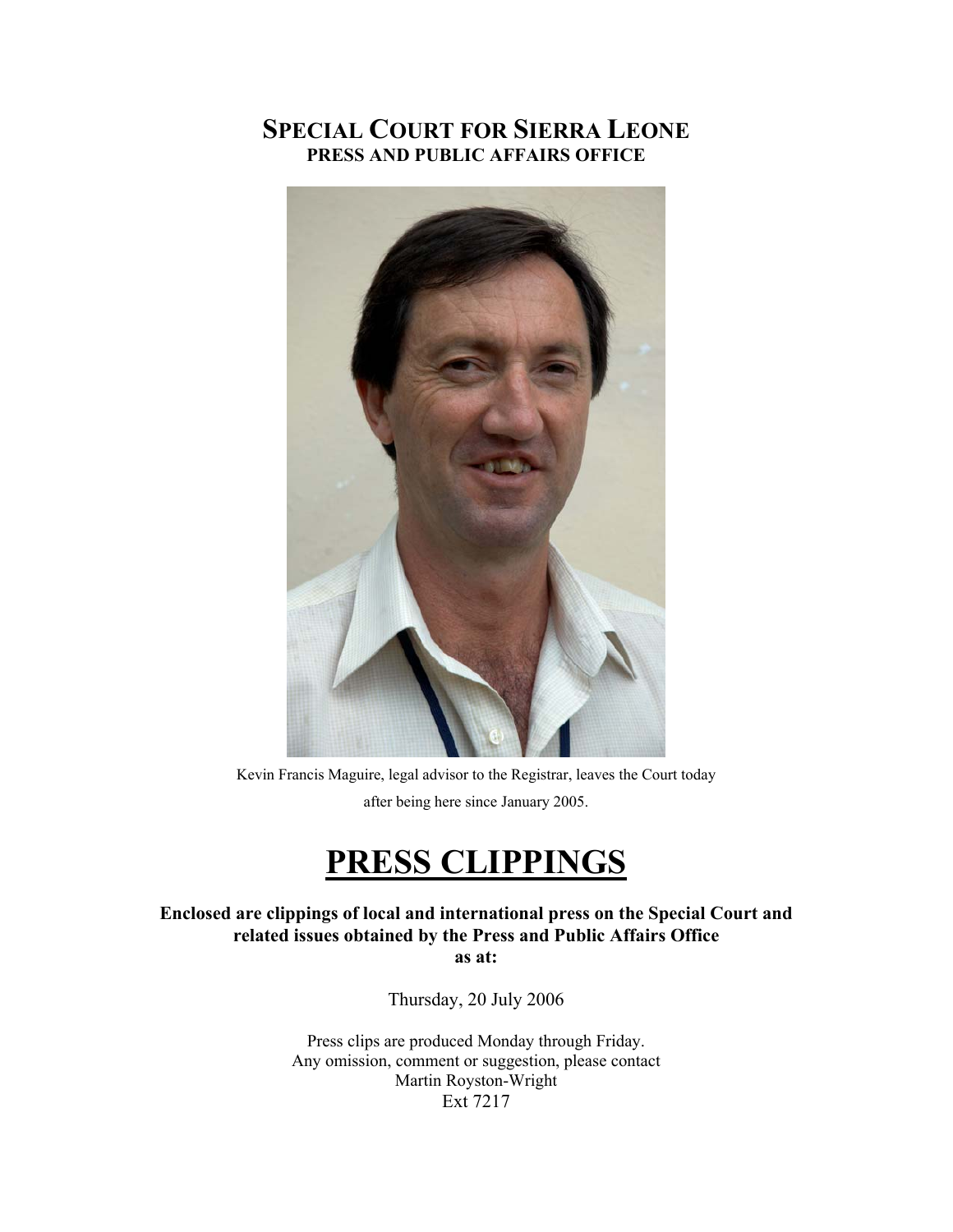| <b>Local News</b>                                                       |             |
|-------------------------------------------------------------------------|-------------|
| Sierra Leone Joins to Celebrate World Peace Day / Awareness Times       | Page 3      |
|                                                                         |             |
| <b>International News</b>                                               |             |
| U.S. Renews Order on Freezing Assets of Former Liberian Leader / Xinhua | Page 4      |
| Hinga Norman Loyalist Blasts Kofi Annan / Patriotic Vanguard            | Pages 5-7   |
| Former ATU, Soldiers to Get Pay / The Inquirer (Monrovia)               | Pages 8-9   |
| UNCIVPOL Replaces UNMIL Gradually / The Analyst (Monrovia)              | Pages 10-12 |
| Uganda Refuses Rebels a Ceasefire / BBC Online                          | Page 13     |
| UNMIL Public Information Office Media Summary / UNMIL                   | Pages 14-16 |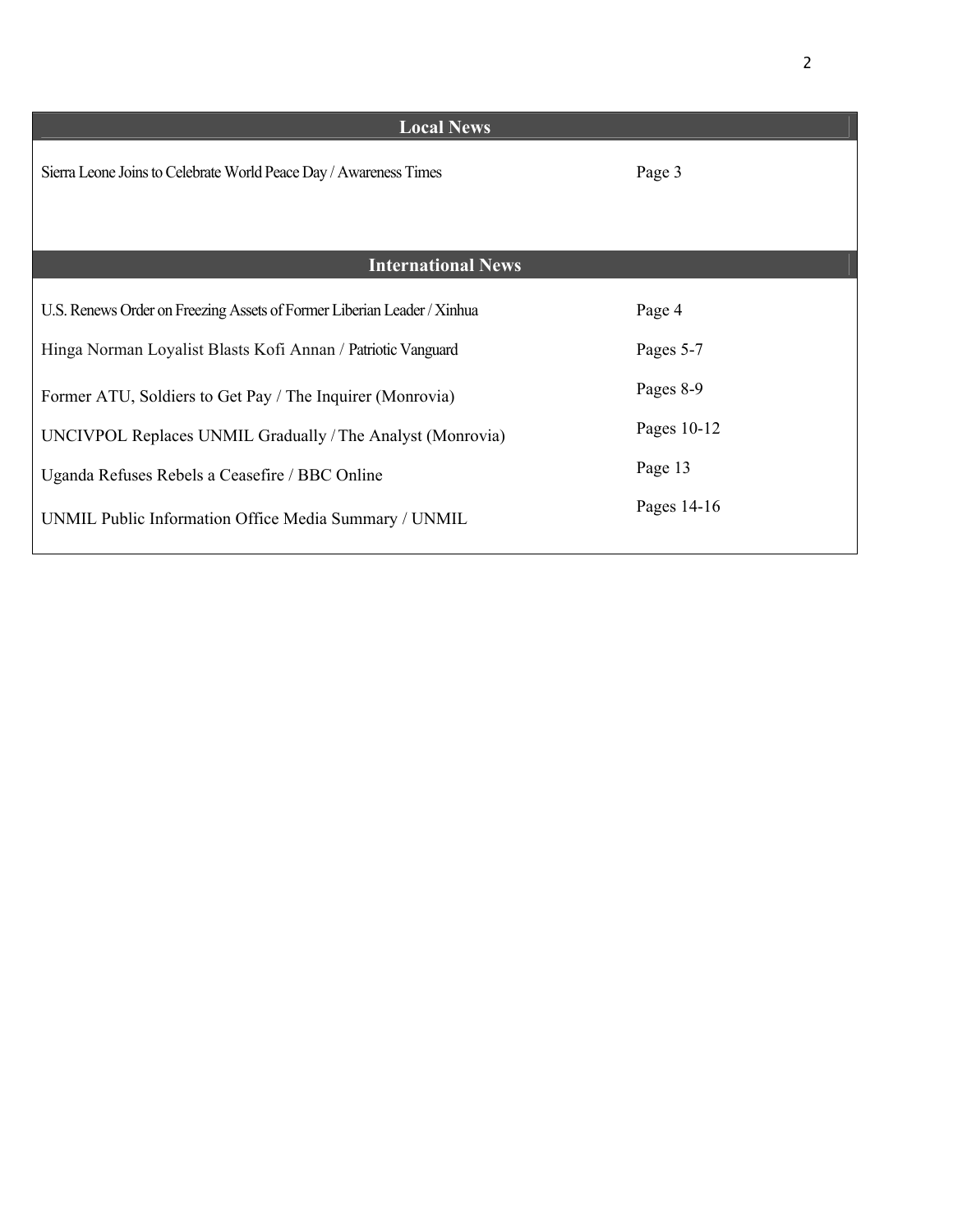### Awareness Times

Tuesday, 18 July 2006

### **Sierra Leone joins to celebrate World Justice Day**

A local human rights organisation, "Manifesto 99" has in partnership with a group called No Peace Without Justice held a conference to commemorate this year's Word Justice Day, which is also referred to as, the International Day of Justice, yesterday, 17th July 2006, at the British Council Hall in Freetown.

This same date marked the eightieth anniversary of the adoption of the Rome Statute in establishing the International Criminal Court.

In his speech, the Executive Director of the Manifesto 99, of Mr. Abdul Rahim Kamra, noted that this day has been celebrated yearly and nationwide though it has not been official stated. According to him, there is need to restructure the justice system as there are so many problems within the entire g system.

According to Mr. Kamara there is an advocacy campaign on the Rome Statue on criminal justice which will be on Radio discussions, TV programmes this, according to him is been organised to raise awareness about the implementation of this statues.

"This universal ratification of the Rome statue is done in order to deal with law breakers who thoughts after committing crimes will go free without facing justice," he said. Adding that only few countries like the United States of America (USA), are left to ratify this day.

"The commemoration of this day in Sierra Leone is to raise public awareness or send signals to the world that Sierra Leone stands by the rule of law," he said.

According to the representative from the Special Court, international tribunals likes Special Court are been set up to deal with people who have committed crimes against humanity.

Another Contributor, Brigadier Nelson Wilson noted in that crimes against the economy is another threat to countries while urging government to see to it that justice prevails in the economy of the state. He however blamed the justice sector for not given much attention to the celebrations of the World Justice Day symposium, which he referred to as "injustice to justice day."

He further noted that the Sierra Leone is the 20th country to ratify the World Justice Day but that the government including the Minister of Justice and all stakeholders in the justice sector have not given the required attention in the observance of such a big occasion.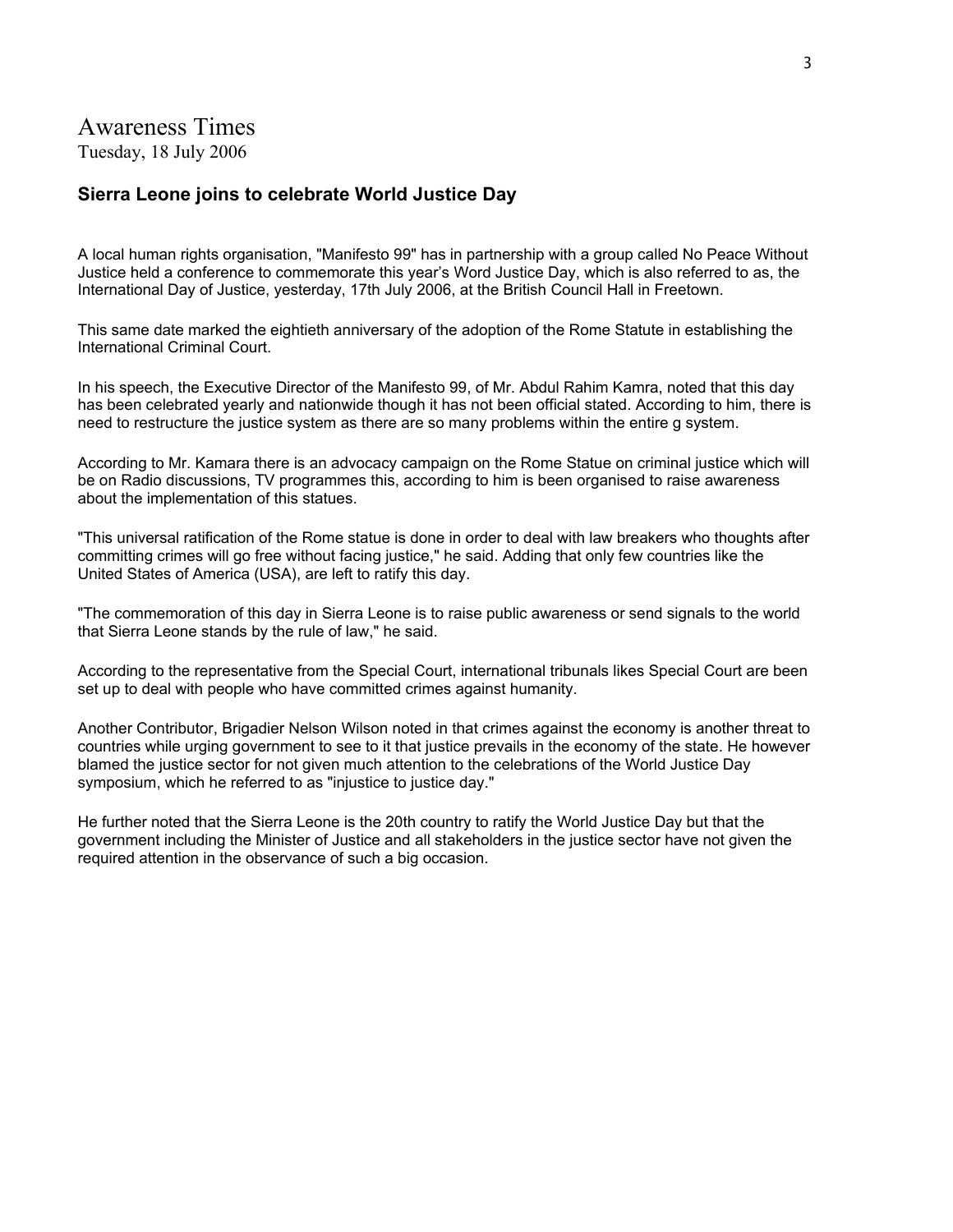## Xinhua Wednesday, 19 July 2006

### **U.S. renews order on freezing assets of former Liberian leader**

U.S. President George W. Bush on Tuesday extended an order on freezing the U.S. assets of former Liberian President Charles Taylor.

Taylor's family and regime fellows are also subject to the order, which is due to expire on Saturday and was renewed by Bush because "the actions and policies of these persons continue to pose an unusual and extraordinary threat to the foreign policy of the United States, " the White House said in a statement.

Although Taylor is in the custody, Liberia's stability is "fragile," said the statement, noting he and his followers have left "a legacy of destruction that still has the potential to undermine Liberia's transformations and recovery."

Taylor was forced to exile in 2003 and is now jailed in The Hague, waiting for a trial for war crimes. He was accused of supplying arms to Sierra Leone's rebels who forced drugged children to fight and cut off people's limbs.

Source: Xinhua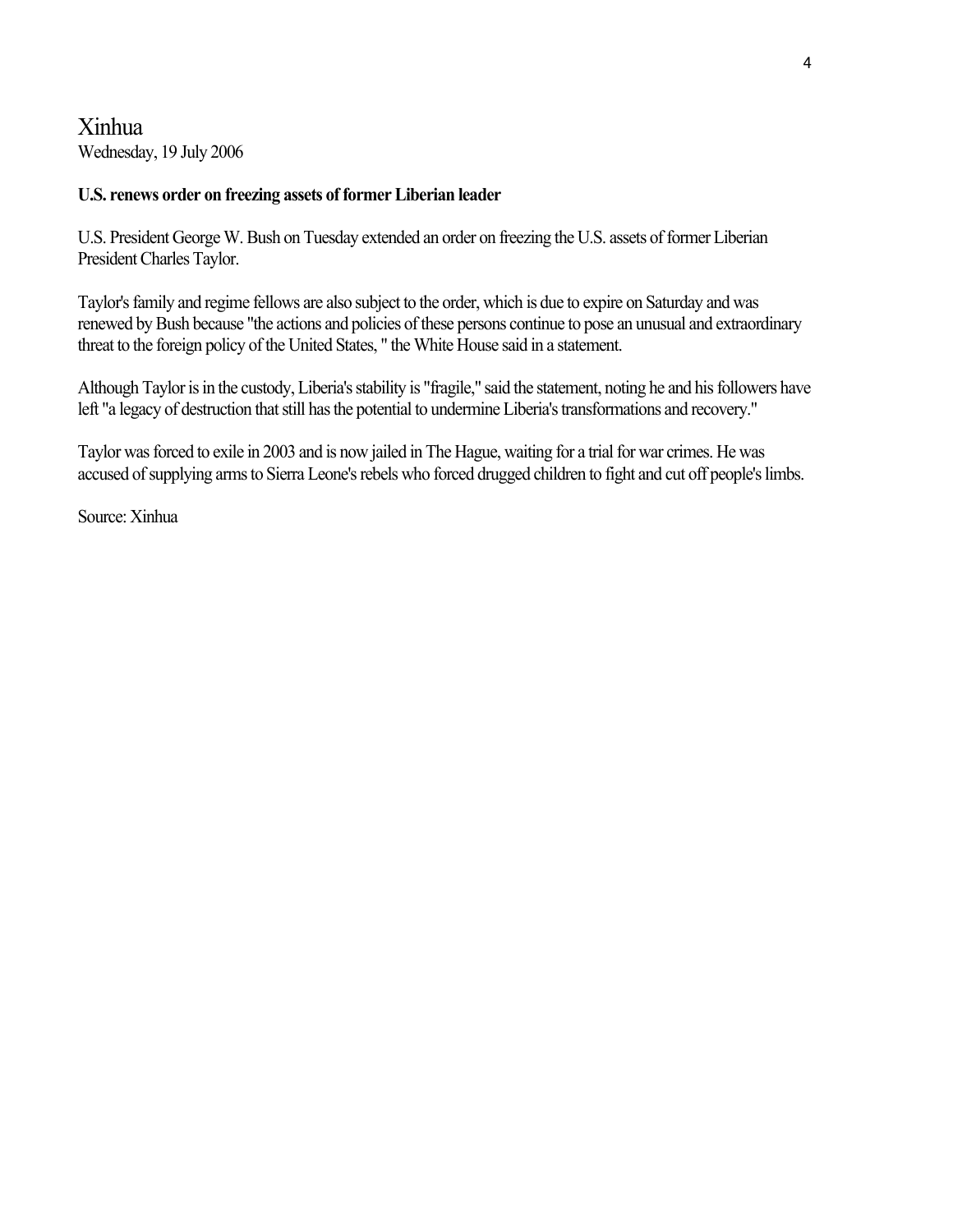Patriotic Vanguard

Wednesday, 19 July 2006

### **Hinga Norman Loyalist Blasts Kofi Annan**

Reverend Alfred SamForay of Indiana, USA, is well known for his steadfast and unflinching loyalty to war crimes indictee and former CDF leader Samuel Hinga Norman.

He has written numerous commentaries on the Special Court for Sierra Leone, the ongoing trials and the Sierra Leone government



In his latest commentary Reverend Sam Foray bitterly responds to remarks made by UN Secretary General Kofi Annan in Freetown recently. He also announced the death of the spouse of another indictee, Alieu Kondewa.

### **Commentary**

What Was Kofi Annan Thinking?

By Alfred Munda SamForay

As a right thinking Sierra Leonean, I am greatly revolted by the recent speech to the so-called special court for Sierra Leone by the Secretary General, Mr. Kofi Annan during his recent visit to Freetown. Firstly, I am appalled by the level of ignorance of the operations of the court as indicated by the Secretary General's speech and commendation of the staff. If, as the Secretary General states, that he was involved from the beginning, when the idea of setting up the so-called special court was just an idea, then there is reason to believe that Mr. Annan is either not entirely knowledgeable or fully honest about what a fiasco his idea has become in Sierra Leone.

I am particularly dismayed by Mr. Annan's statement that this is a court, and I quote: "that is putting on trial criminals who have done lots of damage to this country, criminals who have terrorized the population and destroyed the economy and the social fabric of this country that we are now all trying to put together." Never in the history of international diplomacy has a Secretary General of the United Nations being so recklessly unrepresentative of the high honors commensurate with his high office.

Indeed, Mr. Annan's statement referring to indicted persons as criminals is legally unethical, uncharacteristically stupefying and diplomatically impolite. The laws of international jurisprudence and diplomatic courtesy dictate that all persons accused of crimes are held innocent until they are judged to be otherwise. Certainly, Mr. Annan knows that common sense and the respect of his high office require that he retain his personal opinions and lack of understanding of international jurisprudence to himself. His comments are neither helpful to the cause of justice nor the process of peace and reconciliation for which Sierra Leoneans have shed blood, sweat and tears and are presently still suffering.

Furthermore, it is grossly disingenuous for the Secretary General to lecture the people of Sierra Leone on international criminal behavior. After all, the sons of both Mr. Annan and Mr. Kabbah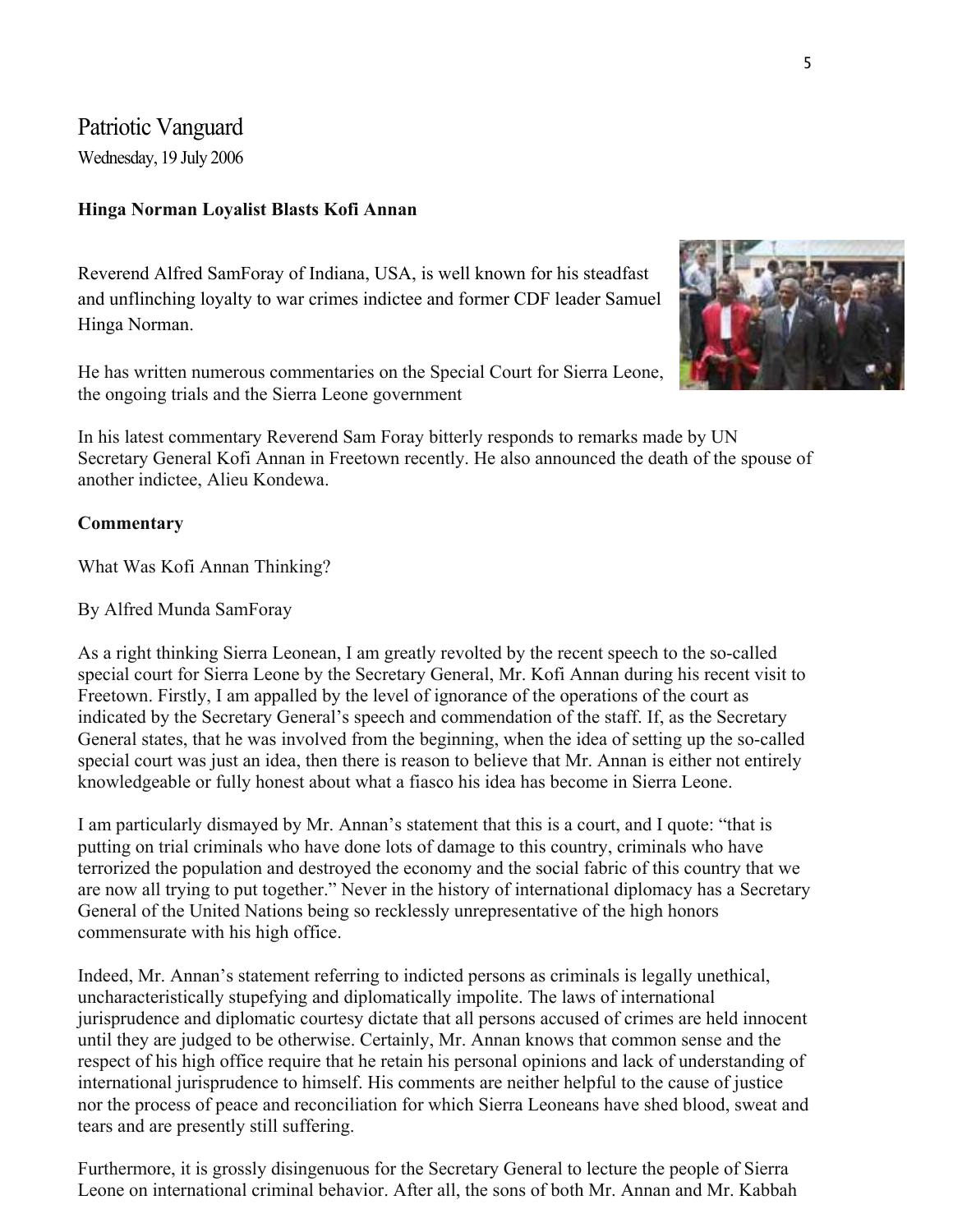are or have at various times and places been involved in highly questionable if not international criminal activities. In the case of the Secretary General, we are all painfully familiar with his son, Kojo Annan's participation in unethical and possibly illegal activities in the oil-for-food program in Iraq. In the case of Mr. Kabbah, his son's leadership of tri-continental drug smuggling into the United States and his subsequent arrest and detention by the United States Drug Enforcement Agency are well known to the international community.

The international tax payers who pay for the operations of the United Nations are also painfully aware that Mr. Annan has presided over unarguably the most corrupt administration in UN history. So since when did either Mr. Annan or Mr. Kabbah become arbiters of international jurisprudence when their own children have been allowed to escape international justice with abject impunity? Indeed, it is obvious from the report of the investigations into the Iraq oil-forfood program by former United States Federal Reserve Chairman, Paul Vocker, that Mr. Annan "had more knowledge of, or was closer to, his son Kojo's activities with Cotecna - the company whose role in the scandal seems so pervasive - than previously thought". In effect, Mr. Annan in all likelihood misled the international community about his knowledge of his son's activities.

With respect to Mr. Kabbah who negotiated for the establishment of the so-called special court, his family and government's involvement in questionable arms deals during the war including the so-called arms for Africa are well noted. Furthermore, during his visit to Freetown, the Secretary General appeared to ignore the fact that his court allowed the real culprits of the atrocities in the Sierra Leone war to escape justice including RUF leaders, Foday Sankoh and Sam Bockarie and AFRC junta leader, Johnny Paul Koroma. Mr. Annan also failed to recognize that the court has so far failed to enforce its own rules of evidence in requiring Mr. Kabbah to appear as a witness for the defence as required by the statutes of the court.

I would hope that the UN Secretary General's Special Representative to Sierra Leone will use his good offices to inform and advise the honorable Secretary General that his comments in Sierra Leone were rude, inconsiderate, ill-advised, legally unethical and generally speaking not in the overall interest of international justice and the welfare of our people.

### **ON A RELATED MATTER**

It has been over two months since the Registrar of the so-called special court for Sierra Leone was petitioned by Counsel for Chief Hinga Norman as well as the family of the ailing chief for permission to leave the country for urgent medical treatment abroad. Since the rufusal of Ghana to accept Chief Norman, the Registrar has yet to come up with an alternative solution to this very nagging problem. One would have hoped that with the CDF trial on recess until September that the court will find it within its humanitarian corridors to permit Mr. Norman to go abroad for medical treatment with the hope of returning to Sierra Leone in time to conclude his trial in September. This, however, has not happened. Instead, the court is regrettably paranoid about Mr. Norman not returning to Sierra Leone if he were to travel abroad as if Chief Norman has ever given anybody any notion that he had any desire to live in anyone else's country besides his own. But somehow this silly notion has taken precedence over Mr. Norman's health and welfare.

### **DEATH IN THE FAMILY**

While on the subject of humanitarian matters, we regret to announce the death of Mrs. Sallay Kondewa which sad event took place at Mbaoma, Bumpe Ngao Chiefdom, Bo District on Monday 10 July 2006. Mrs. Kondewa was a driving force behind the Kamajor Movement in the Southern Region and in particularly Bonthe District. She was preceded in death by her son,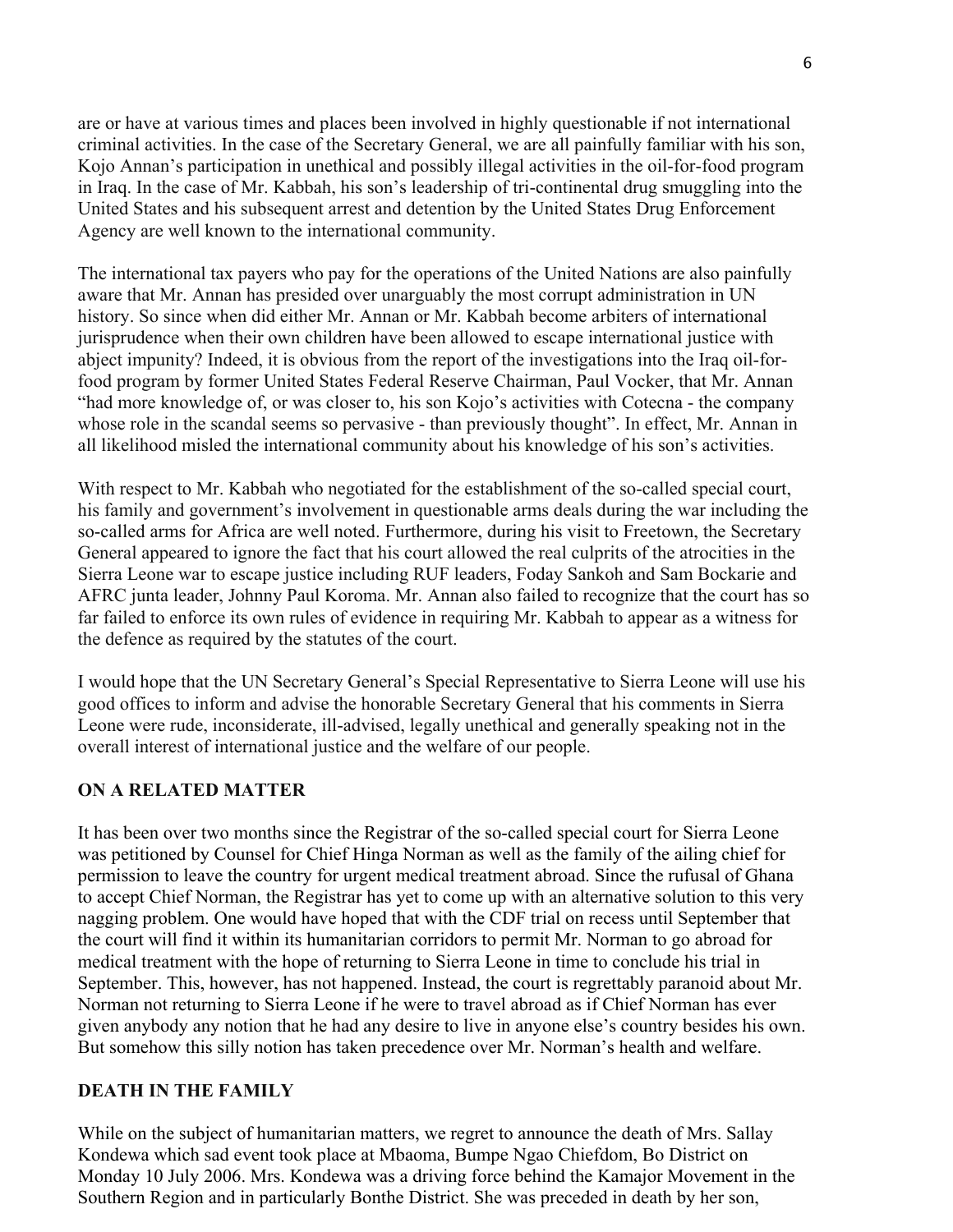Mohamed Kondewa, a Kamajor Field Commander extraordinary who fought valiantly and scored many victories against the AFRC / RUF rebels in Bonthe District until he was ambushed and slaughtered by the rebels.

May the souls of mother and son be forever united in perpetual peace. They fought a good fight and never lived to enjoy the freedom and peace for which in the case of Commander Kondewa, he paid the ultimate sacrifice. In the case of Sallay Kondewa, it can be said that she survived the war and succumbed to the turmoils of peace. We are sadly informed that the detention authorities have no plans to allow Dr. Kondewa to bury his wife. The rites of Islamic burial have also been deferred indefinitely due to Kondewa's imprisonment and the lack of family resources.

Photo: Kofi Annan at the Special Court premises in Freetown.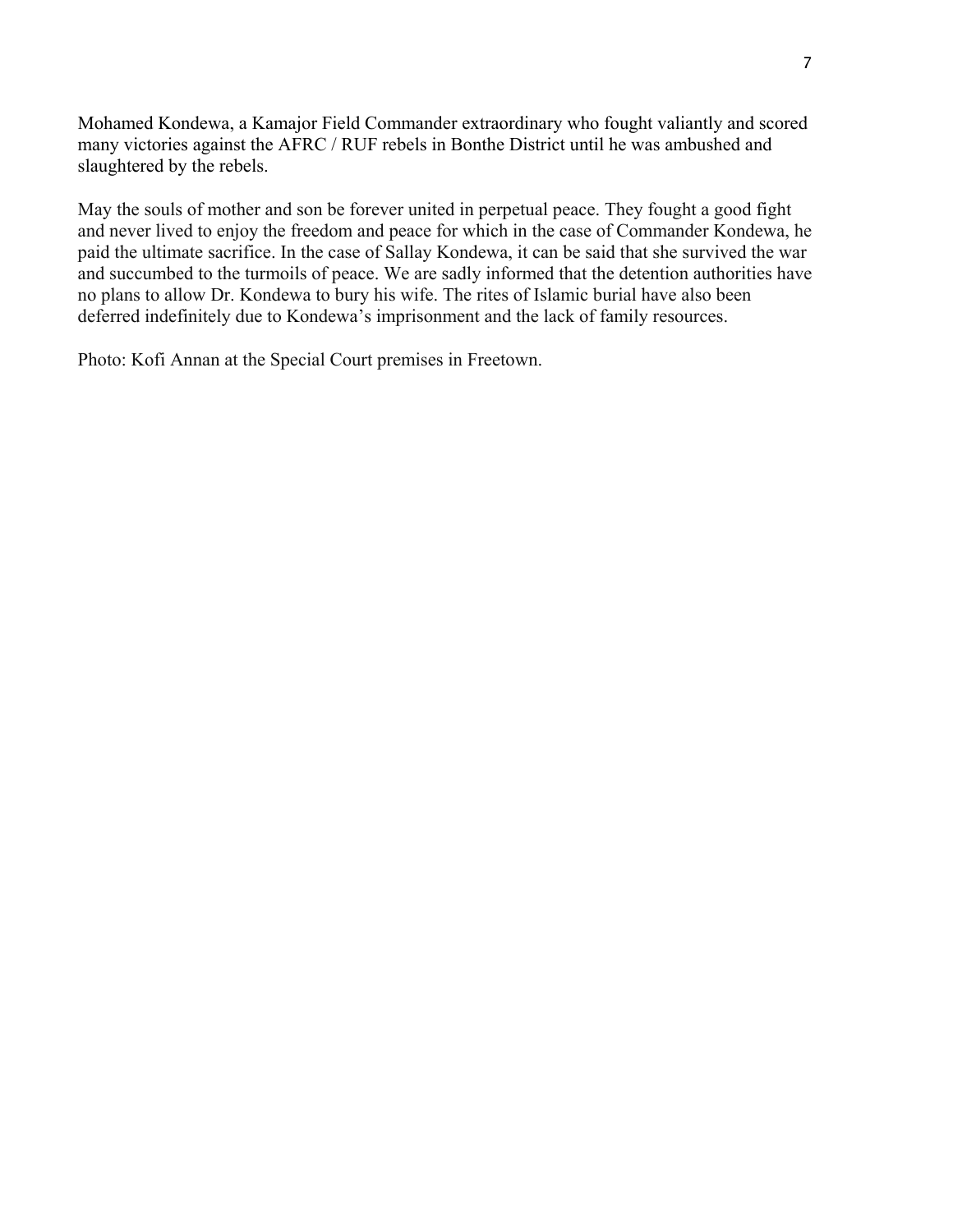The Inquirer (Monrovia) Wednesday, 19 July 2006

### **Former ATU, Soldiers to Get Pay**

### By Staff Reporters

In order to focus on development programs, the Liberian Government yesterday offered to provide US\$286,403.00, finally resolving the outstanding payment issues with the 3,000 Anti-Terrorists Unit (ATU) officers; 400 soldiers of the Armed Forces of Liberia (AFL); and 175 AFL widows.

Of the amount, US\$150,000 is for the 3,000 ATU, while the 400 AFL soldiers will get six months pay to help them resettle. The 175 AFL widows will get US\$61,403. Unlike the ATU and AFL soldiers whose payments begin this week, the widows' payment will start upon the passing of the fiscal budget.

According to the Defense Minister, Brownell J. Samukai, Jr, the government made these offers on humanitarian ground, adding, "we have to move ahead with development programs."

Minister Samukai praised the leaderships of the ATU and the AFL soldiers for the level of maturity they exhibited through the negotiation process.

"We are highly grateful for their understanding and commitment and hope they never press further to make claims against the government," he said.

The 400 AFL soldiers were demanding severance pay from the government on grounds that they were out of the country during the re-documentation, but the relevant institutions, including UNMIL and the United States Government said the process was over.

For the ATU, they were denied pay on grounds that they were privates of former President, Charles G. Taylor.

However, these matters have been resolved, according to Minister Samukai, "for the sake of peace, stability and development."

Meanwhile, the Commander-in-Chief of the Armed Forces, President Ellen Johnson Sirleaf on Monday, July 24, 2006, will honor several members of the former Armed Forces of Liberia who were recently retired honorably.

According to Defense Minister Samukai, the honoring program is in recognition of former soldiers' selfless services rendered to their nation. The event will be the first of its kind since Liberia became an independent nation on July 26 1847.

Speaking to newsmen yesterday, Minister Samukai said the participants of the honoring ceremony are all retired officers and soldiers of the former AFL. This includes those who recently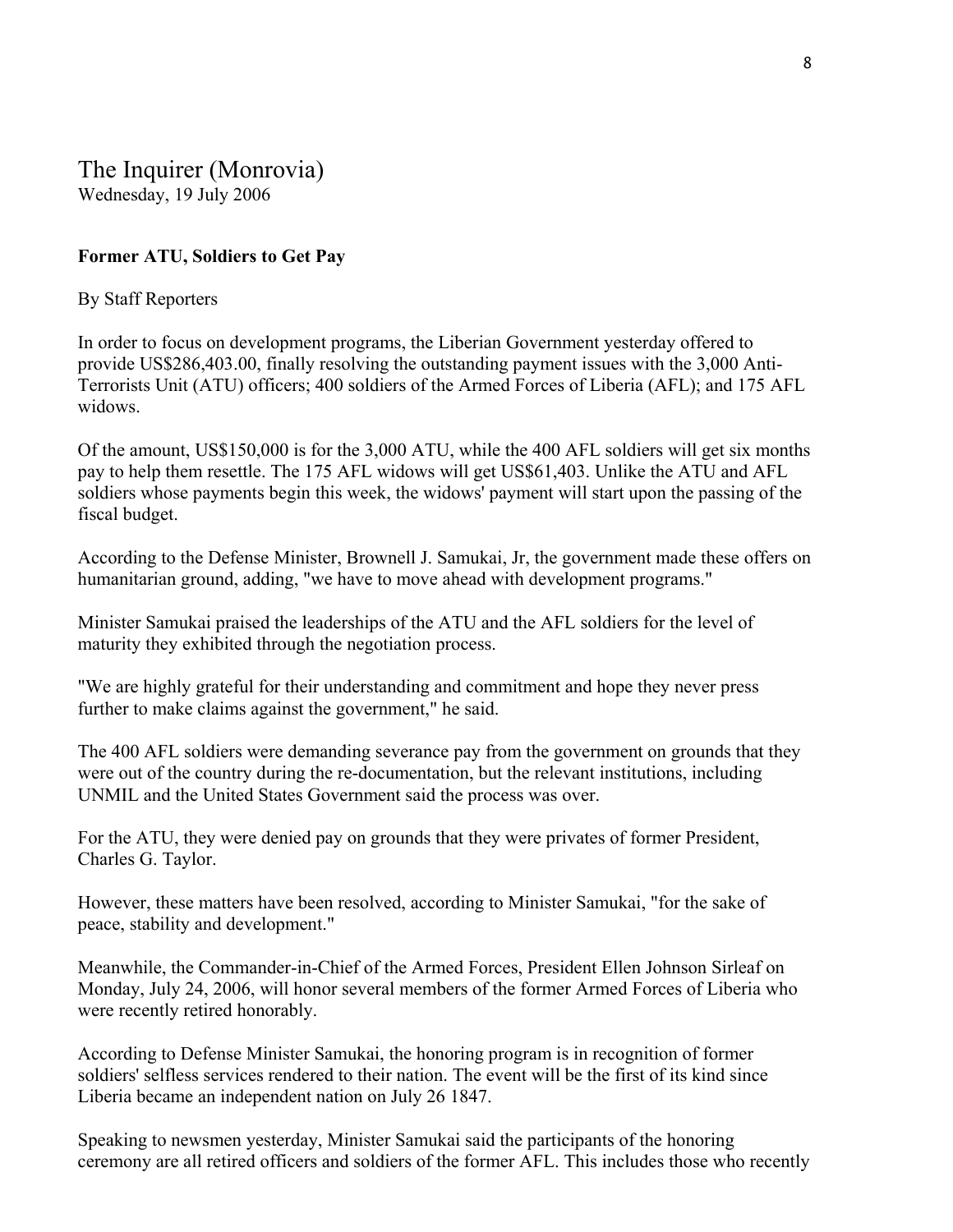retired and those who served and were honorably retired but were not honored due to the situation in the country.

He said the venue for the parade; award of medals/certificates and the pullout ceremony will be at the Antoinette Tubman Stadium (ATS) in Monrovia. Reception for officers and soldiers will take place at the YMCA in Monrovia and ATS respectively.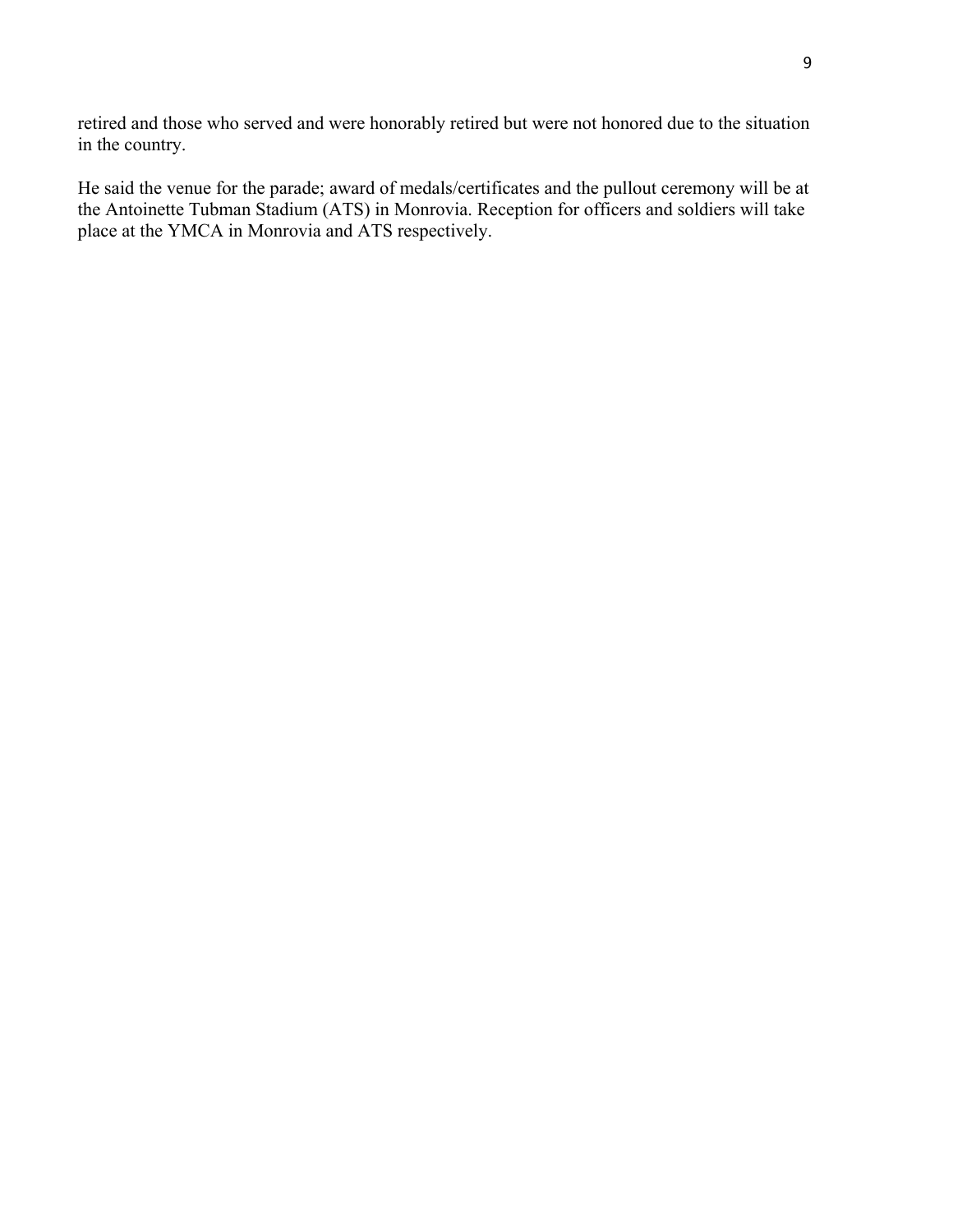### The Analyst (Monrovia) Tuesday, 18 July 2006

### **UNCIVPOL Replaces UNMIL Gradually**

*They flew in combat-ready when Africa's oldest republic and often thought democratic and stable nation state went berserk. In other words they came to Liberia to stop widespread killings, property destruction, and to help Liberians once again rediscover their humanity, reconcile, and build a vibrant nation of opportunities for all. They were ECOMIL before changing mandate to become UNMIL. Few months later, the United Nations Security Council (UNSC) flew in the paramilitary wing of the force named "UNCIVPOL", with mandate to handle non-combative duties and to help restructure the nation's paramilitary forces include the police. The roles of the two components of the UN Military Mission to Liberia have helped Liberia's rebuilding process, though perceptions on the level of success remain controversial. But now a new UN order is reversing the process: UNMIL will be downsized in the same proportion as UNCIVPOL is upsized. "But what advices such decision when the UN itself agrees that security continues to remain 'fragile'?" is the question many are asking. The Analyst Staff Writer has been looking at the resolution announcing the swapping (or supplanting?) of forces and how ordinary Liberians, analysts, and observers receive the announcement.*

The Security Council of the United Nations (UNSC) has unanimously adopted Resolution 1694 (2006), authorizing the downsizing of UNMIL by 125 men and the upsizing of UNCIVPOL by the same number.

The determination was made, July 13, 2006, in New York during a meeting that lasted barely five minutes beginning 3:15 p.m. and adjourning at 3:20 p.m.

The resolution gave no details regarding which contingent of UNMIL would be reduced and which country would contribute the men that are expected to beef up UNCIVPOL.

It however states: "Acting under Chapter VII of the Charter of the United Nations, [the UNSC] decides to increase the authorized size of UNMIL's civilian police component by 125, and to decrease the authorized size of UNMIL's military component by 125, from the current authorized levels. [It] decides to remain actively seized of the matter." The UNSC may remain "actively seized of the matter", but observers say Resolution 1694 (2006) has raised more fundamental questions than it provides answers to the numerous questions that had been bugging the minds of conscientious Liberians.

For instance, they say, it is not clear where the newest resolution leaves recent announcement from New York that UNMIL would be reduced by a battalion periodically until its size becomes relevant to the current security needs of Liberia and on par with the falling insecurity index in the ECOWAS subregion.

Resolution 1694 (2006) however notes that the decision is advised by recent reports of the Secretary-General of 14 March 2006 that recommended changes to the configuration of the United Nations Mission in Liberia (UNMIL) in view of the completion by the mission of a number of tasks.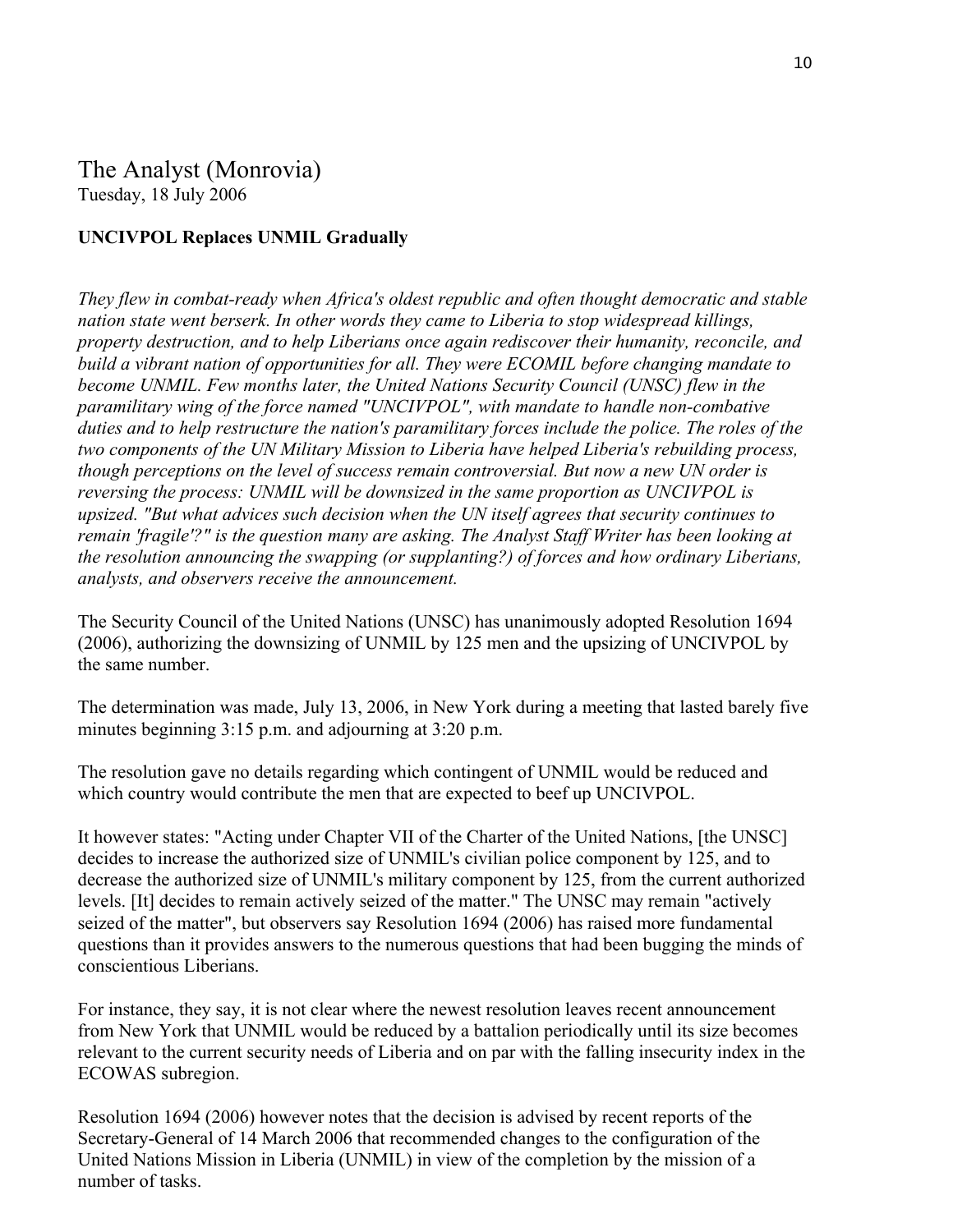The decision, though, swept aside the UN determination in Resolution 1694 (2006) that the situation in Liberia continues to constitute a threat to international peace and security.

Currently, the strength of UNMIL stands at over 15,000, the largest ever in sub-Saharan Africa while that of UNCIVPOL stands at 1,115 officers and patrolmen. Some accounts say the officers in UNCIVPOL outnumber the patrolmen, suggesting that the force many not have been dispatched here to fight crimes and chase criminals underground even though that is what ordinary Liberians and even top-level officials of the Sirleaf Administration expect from the force.

Even though the UNSC acknowledged on many occasions that the security of Liberia remains largely improved using the resettlement of internally displaced persons as measuring rod, it recommended continued reductions in the military component of UNMIL as suggested by the secretary general's report.

Some say such apparently contradictory decisions by the UNSC may stem from falling support to UNMIL as indicated recently at the partnership meeting held in Monrovia, but analysts say funding problem is unlikely to be the case since the UNMIL slice is ordered to be replaced by equal number of UNCIVPOL officers.

But could it be confidence in the security of Liberia even after Mr. Annan told the world that the security situation in Liberia remains fragile, citing the threat of unrest amongst several disaffected groups, including disgruntled demobilized personnel of the Armed Forces of Liberia, deactivated members of the Special Security Service and Liberian National Police (LNP)?

One explanation, according to one former commander of Armed Forces of Liberia (AFL), Col. Gabriel M. Forkpa, is that even though threats of insecurity still exist in Liberia to proportions that the international community is aware of, there is general agreement amongst stakeholders that the situation is unlikely to return to the levels of March to September 2003 or even earlier.

While Col. Forkpa may make a lot of sense, according to one observer, the security situation in the country remains too volatile for such confidence.

"When you have thousands of previously demobilized ex-combatants returning to the bushes and taking over the rubber industry and earning thousands of untracked hard currencies in rubber revenues even under the guardian of UNMIL, what does anyone expects to have when a downsized UNMIL is forced to look up to UNCIVPOL to handle the volatile, explosive pockets in Bomi, Grand Cape Mount, Margibi, Nimba, Sinoe, and Maryland counties?" wondered schoolteacher Bailey W. Pyne of Clara Town.

UNCIVPOL came to Liberia as an auxiliary civil component of UNMIL charged primarily with the restructuring and training of the police and other paramilitary forces as well as handling noncombative duties including civilian riots, street demonstrations, and uprising of any sort.

Initially, the civilian formed police met the challenges of upsurge in such civil discontentment as students, teachers, and ex-combatants pressed various demands upon the transitional administration of Chairman Gyude Bryant.

But what baffled residents and observers and brought the function of the force into question occurred when the force withdrew into its shell as deactivated and demobilized members of the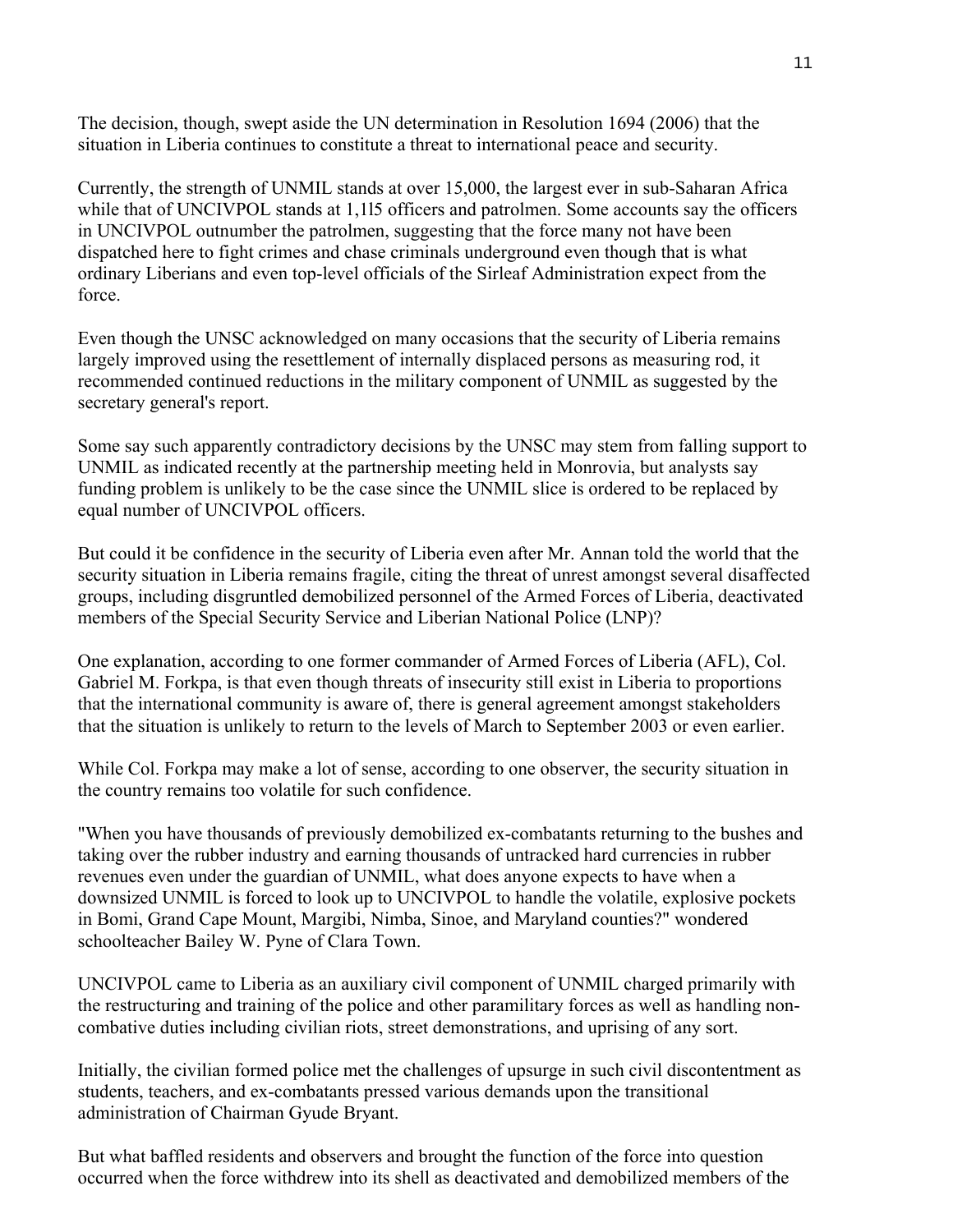former rebels and government militia forces reverted to full-time criminal activities in the communities and major streets in large urban centers across the country.

UNCIVPOL undertook the restructuring and training of new recruits for the Liberian National Police (LNP) and with several hundreds of those trained deployed to assist UNMIL in keeping track of and preventing crimes, but not only is the worthwhile effort not paying off as ordinary Liberians had hoped, there are growing suspicions that the new police may be unable to take complete charge of security.

According to the suspicions, combat activities may be absent in Liberia for well over two years, but that suggests in no way that Liberia can be manned solely by civilian police without the help of its own armed forces.

UNMIL, by its own mandate, is in charge of Liberia's security, but legal procedures regarding the requirements of the criminal justice system, according to UNMIL sources, has prevented it and UNCIVPOL from meeting head on individuals who, through the commission of crimes against the war-weary population, have decided to put stumbling blocks in the way of the smooth return to peace, reconciliation, and stability.

With UNMIL and UNCIVPOL restrained by law and practice from hunting and bringing criminals to book even though they are the only ones authorized under the UN Arms Embargo on Liberia to carry the full range of arms necessary for civil defence pending the completion of the restructuring exercise of the Liberia's security forces, there are fears that the crime picture will worsen further under the new military configuration.

This brings back the question of whether the units currently deployed by UNCIVPOL will handle the current crime caseload.

The newly trained police and men of the Special Security Service have been allowed to carry light arms, beginning a week ago, thanks to the partial lifting of UN Arms Embargo on Liberia.

Secretary General Dr. Kofi Annan clarified recently that the fear that police may not be able to handle the crime caseload could be unfounded because they would not be left unaccompanied by UNMIL.

But how the new situation will differ with what has been happening between deployed LNP recruits and UNCIVPOL/UNMIL is another question that observers say needs to be studied.

But according to Dr. Annan, the increase of the police component of UNMIL is not only intended help it respond adequately to crimes and threats, but also to provide an opportunity for the Liberian Police Support Unit to gain father practical experience "to eventually take over those responsibilities from UNMIL".

Observers say while that explanation allays the fears of many, it brings to the fore its own questions about whether the mandate of the beefed up UNCIVPOL will be adjusted to remove those blocks that have limited its function to putting down street riots and training recruits.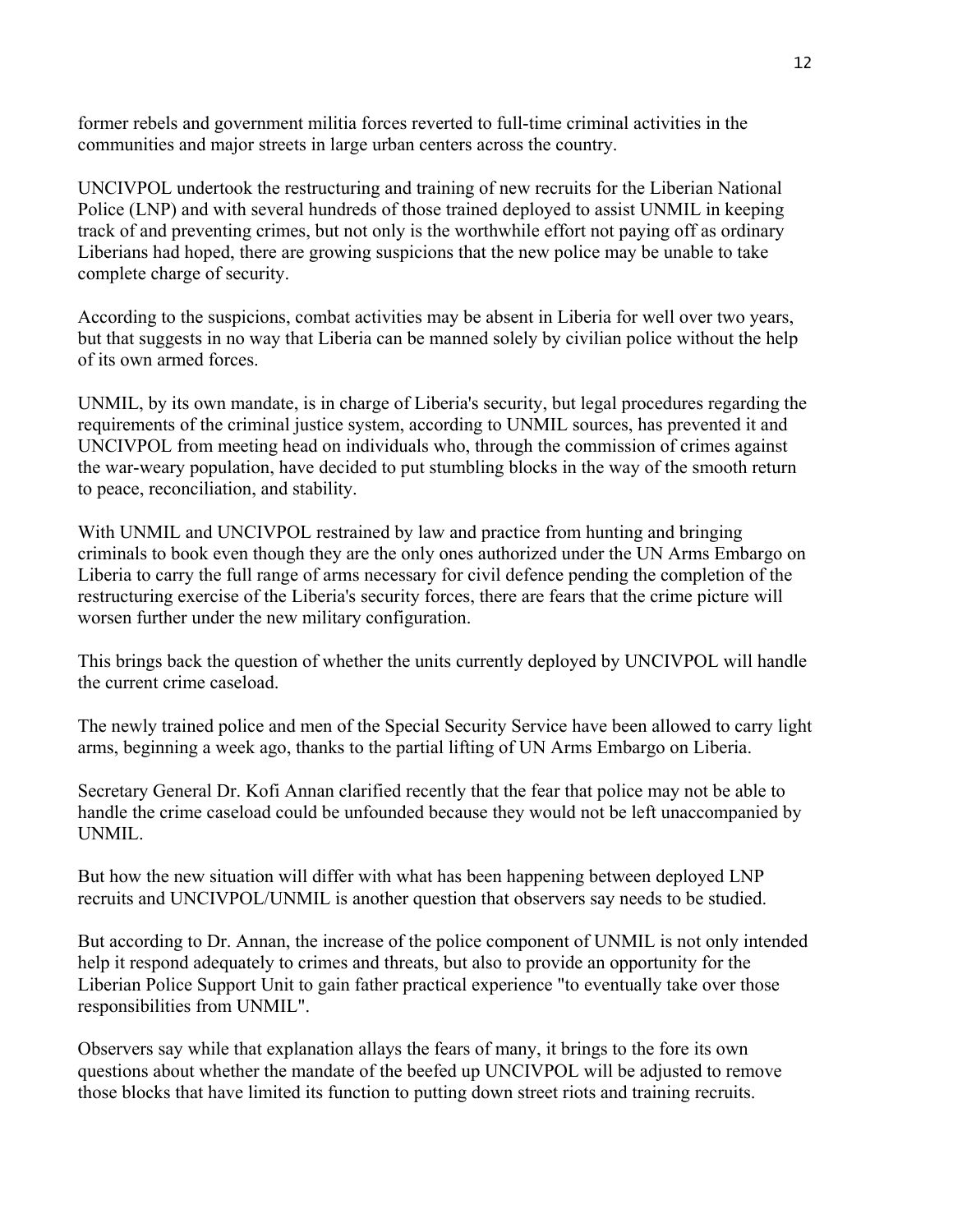BBC Online Thursday, 20 July 2006

**Uganda refuses rebels a ceasefire** 

#### **Ugandan government negotiators at peace talks in Sudan have refused to sign a ceasefire agreement with the the Lord's Resistance Army (LRA) rebels.**

The government delegation left the talks early on Tuesday, saying the rest of the agenda must be dealt with first.

But the LRA accuse the government of putting obstacles in the way of a deal and insist a ceasefire should be first.

The discussions talking place in southern Sudan are considered north Uganda's best chance of peace in years.

Despite these differences, the talks in Juba are expected to resume shortly.

The head of Uganda's delegation, Internal Affairs Minister Ruhakana Rugunda, told reporters that the LRA have used past ceasefires to recruit, reorganise, treat their sick and loot food.

The LRA has wreaked terror on

northern Ugandan civilians for years

**cessation of hostilities, we think it should come after** 

Internal Affairs Minister Ruhakana Rugunda

"

"While we also want a cessation of hostilities, we think it should come after everything else has been concluded," he said.

The government wants rebel fighters to first gather in specific locations to disarm and be registered before a ceasefire is signed.

The BBC's Caroline Karobia in Juba says the rebels say they have never signed formal ceasefire agreements and the government is putting obstacles in the way of peace.

"We want to reach a conclusive peace agreement as soon as possible," LRA spokesman Obonyo Olweny told the BBC's Focus on Africa programme.

Our correspondent says the LRA want to have safe ceasefire zones where their fighters will be able to move without being arrested.

The talks got off to an uneasy start on Friday, with the top rebel leadership refusing to attend, despite assurances of an amnesty from the government.

The LRA have been blamed for thousands of deaths and abductions - many of children - and for maiming civilians in a 20-year campaign of terror.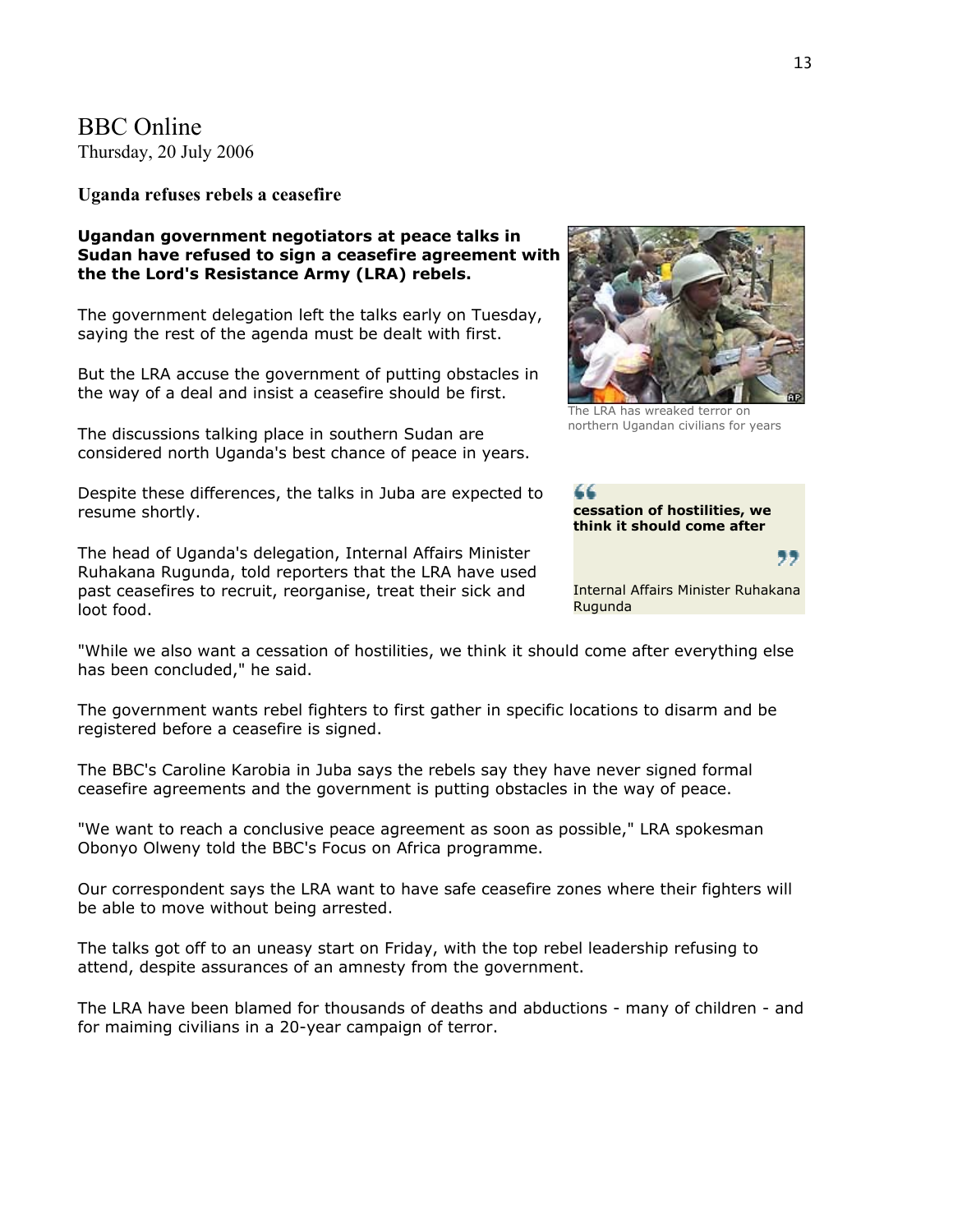**United Nations Nations Unies**



United Nations Mission in Liberia (UNMIL)

# **UNMIL Public Information Office Media Summary 19 July 2006**

*[The media summaries and press clips do not necessarily represent the views of UNMIL.]*

# **International Clips on Liberia**

# **US freeze on assets of ex** Liberia **leader Taylor extended**

WASHINGTON, July 18, 2006 (AFP) - US President George W. Bush renewed on Tuesday a two-year-old executive order freezing the US assets of former Liberian president Charles Taylor and members of his regime and family. "Because the actions and policies of these persons continue to pose an unusual and extraordinary threat to the foreign policy of the United States, the national emergency declared on July 22, 2004, and the measures adopted on that date to deal with that emergency, must continue in effect beyond July 22, 2006," the Bush order said, according to a copy provided by the White House.

# **International Clips on West Africa**

# **Ivory Coast's largest city shut down by pro-government militants**

By FRANZ WILD

Source: AP Alert – Business Date: July 19, 2006

ABIDJAN, Ivory Coast- Hard-line supporters of Ivory Coast President Laurent Gbagbo blocked major routes in the country's largest city Wednesday and stopped people from going to work in a protest over an identification program that they say could lead to unfair elections. It was unclear how many people were involved in the "operation dead city," though United Nations officials said they saw clusters of the Young Patriots group throughout downtown Abidjan. The U.N. officials spoke on condition of anonymity because they were not authorized to talk to press.

## **Local Media – Newspapers**

### **Lawmakers Demand Performance Report from Recast Budget**

*(The News, The Inquirer and The Analyst)* 

• The House of Representatives on Tuesday tabled deliberations on the draft 2006/2007 fiscal budget, demanding the Executive Branch of Government to submit a performance report on how the recast budget covering the period of January 16 to June 30 2006 was expended.

# **Government to Settle Arrears of Ex-Anti-Terrorist Unit and AFL Soldiers**

*(The Inquirer)* 

• The Liberian government on Tuesday offered to provide more than US\$286,000 to settle outstanding payment for 3,000 officers of Mr. Charles Taylor's elite presidential guard, Anti Terrorist Unit. The amount will also settle payment for 400 soldiers of the Armed Forces of Liberia (AFL) and 175 widows of fallen AFL soldiers.

**Taylor's Lawyer Contract Extended for Three Months**

*(The Inquirer* and *The Informer)*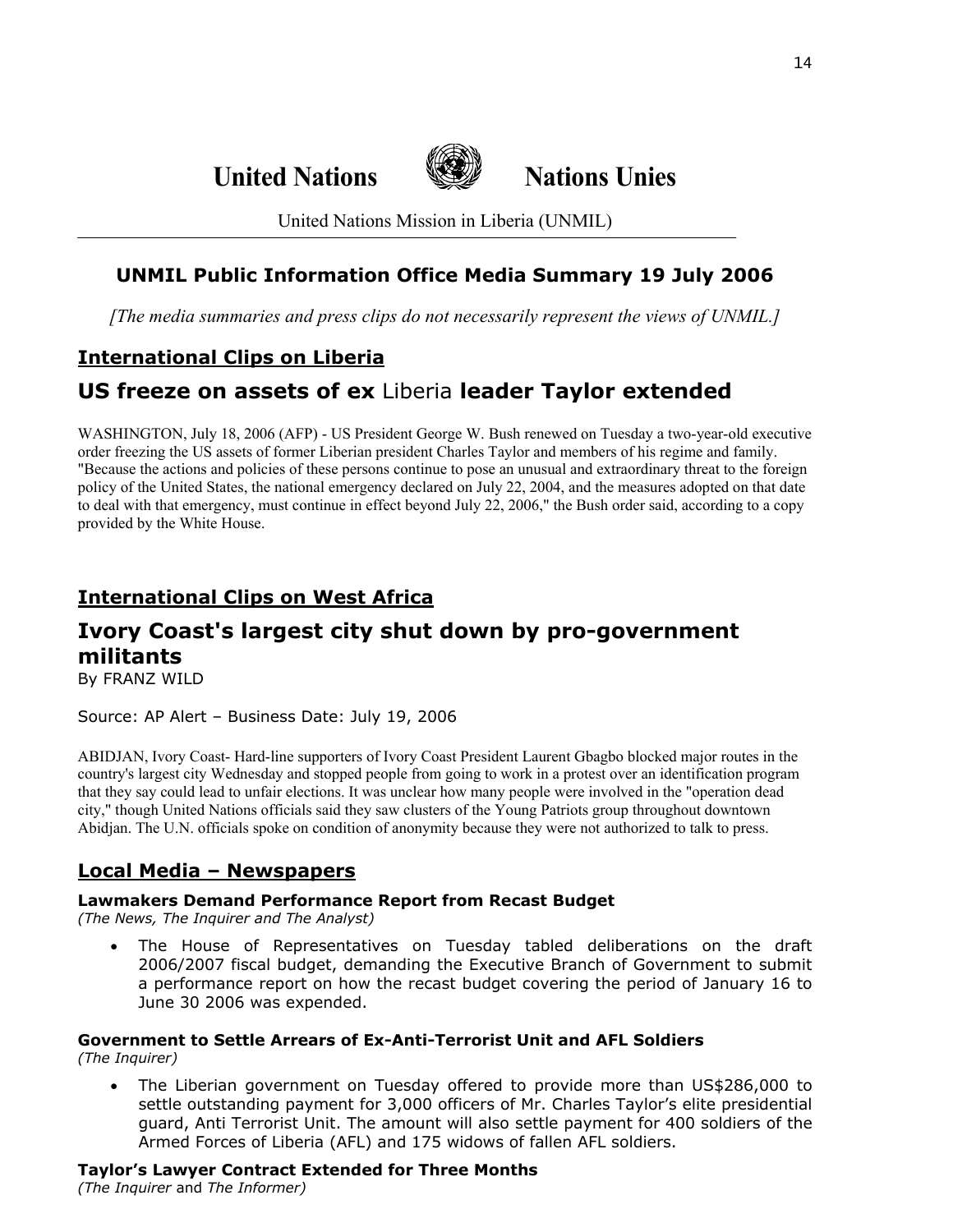• Addressing journalists on Monday, the Deputy Chief of Press and Public Affairs of the Special Court for Sierra Leone, Peter Andersen, said that Karim Khan, the lawyer who is defending former Liberian President Charles Taylor, has had his contract extended for another three months.

### **Student Group Expresses Anger over Continuous Travel Ban**

*(The Inquirer, The Analyst and National Chronicle)* 

• A Liberia student organization, Student Mass Action, has expressed disdain over the continuous maintenance of the travel ban placed on several Liberians by the United Nations Security Council. The group said the ban is unquestionably overdue and that the conditions which necessitated its imposition no longer exist.

### **Criminal Court "A" Releases 11 Suspected Rapists**

*(Daily Observer)*

• The Criminal Court "A" at the Temple of Justice in Monrovia on Tuesday ordered the release of 11 rape suspects for the failure of the State to prosecute them beyond the statutory period. The Catholic Justice and Peace Commission (JPC), in collaboration with a local law firm, filed a motion seeking their release.

### **Labour Minister Returns US\$4,986 in Government's Account**

*(The News* and *Daily Observer)* 

• Labour Minister Samuel Kofi Woods has deposited the amount of US\$4,986 as a balance of US\$5,758 that was provided him by the government as per diem to travel to Geneva, Switzerland to attend the 195<sup>th</sup> conference of the International Labour Organization. Deputy Labour Minister for Administration, John Josiah, told journalists Tuesday that Minister Woods exercised honesty by returning the unused amount into government's account. He called on other government officials to emulate the good example of Mr. Woods.

### **Government Begins Emergency Employment Today**

*(Daily Observer, New Liberia)* 

• Deputy Labor Minister for Administration, John Josiah, told journalists Tuesday that the first batch of workers under the Liberia Emergency Employment Program are to be employed at the Ministry of Public Works and the Liberia Water and Sewer Corporation today.

### **UNMIL Boss Wants Donors Implement Development Programs on Liberia**

*(National Chronicle)* 

• Speaking at the donor conference on Liberia recently, Special Representative of the Secretary-General Alan Doss urged representatives of donor countries and organizations to take stock of their development plans for Liberia and implement their programmes for the benefit of Liberians.

### **Local Media – Radio Veritas** *(News monitored yesterday at 18:45 pm)*

### **U.S. President Renews Executive Order to Freeze Taylor's Assets**

- U.S. President George W. Bush has renewed an executive order freezing the U.S. assets of former President Charles Taylor, his family members and close associates, a statement said in Washington yesterday. President Bush said that the actions and policies of Mr. Taylor continue to pose unusual and extraordinary threat to U.S. foreign policy.
- He maintained that though Mr. Taylor was in The Hague facing war crimes charges, he still has the potential to undermine Liberia's transformation and recovery, adding that peace and stability in Liberia are still fragile.